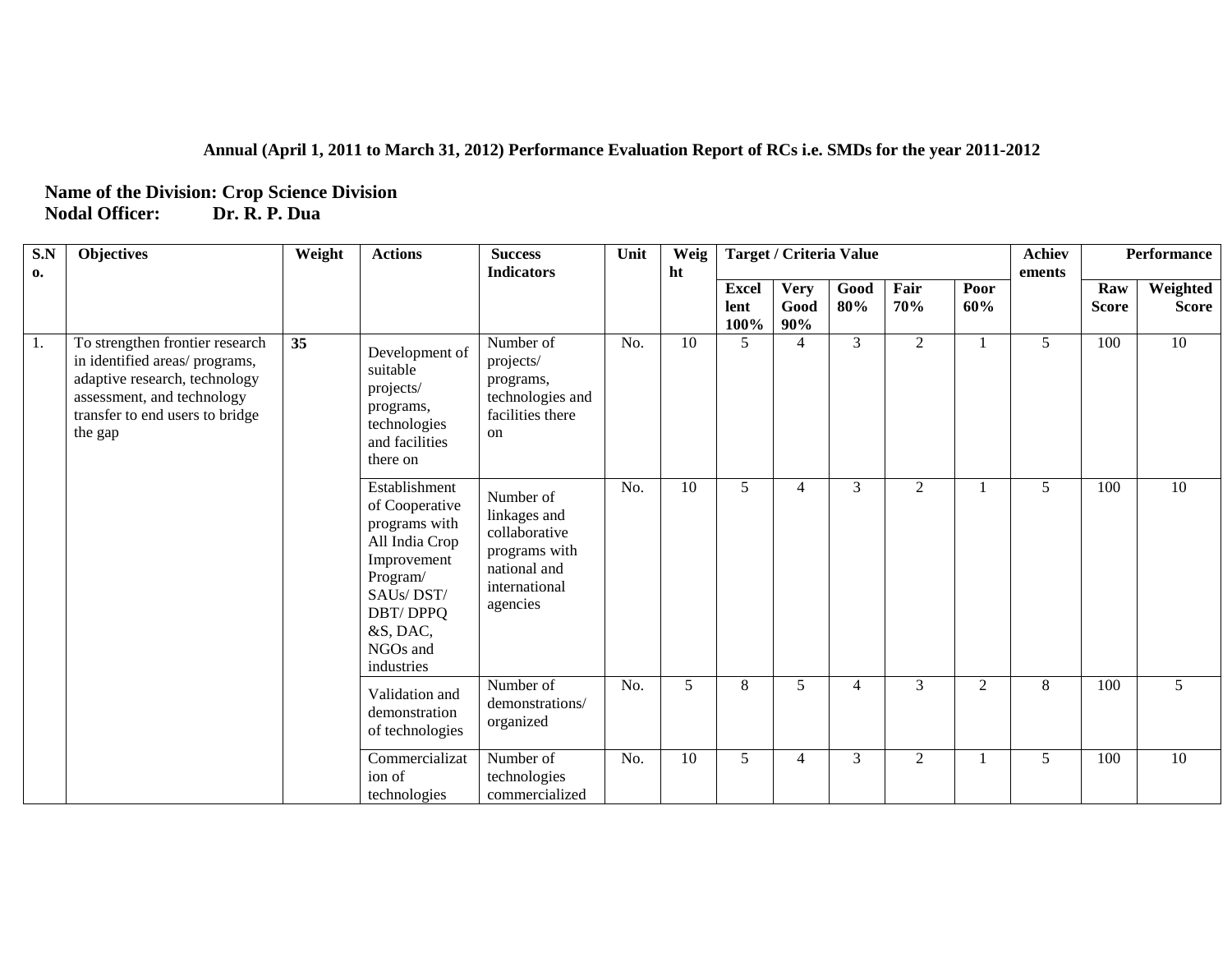| $\overline{2}$ . | 34<br>To plan organize and monitor<br>research towards discoveries of<br>genetic constellations that offer<br>solutions for high yield,<br>nutrition and tolerance to biotic<br>and abiotic stresses and in field<br>crop commodities |    | Collection,<br>characterization<br>and<br>conservation of<br>genetic resource                                  | Number of<br>germplasm<br>collected/<br>characterized<br>and conserved         | N <sub>0</sub> | 10             | 2200        | 2000           | 1800           | 1500  | 1000            | 2200           | 100 | $\overline{10}$ |
|------------------|---------------------------------------------------------------------------------------------------------------------------------------------------------------------------------------------------------------------------------------|----|----------------------------------------------------------------------------------------------------------------|--------------------------------------------------------------------------------|----------------|----------------|-------------|----------------|----------------|-------|-----------------|----------------|-----|-----------------|
|                  |                                                                                                                                                                                                                                       |    | Evaluation of<br>genetic<br>resources/<br>improved<br>varieties for<br>suitable crop<br>husbandry<br>practices | Number of<br>germplasm<br>evaluated.<br>Number of<br>varieties released        | No.            | 10             | 3000        | 2500           | 2000           | 1500  | 1000            | 3000           | 100 | $\overline{10}$ |
|                  |                                                                                                                                                                                                                                       |    | Discovery of<br>novel genes to<br>combat stress<br>and improve<br>quality/<br>production                       | Number of genes<br>discovered and<br>used to improve<br>quality/<br>production | No.            | 5              | $5^{\circ}$ | $\overline{4}$ | $\overline{3}$ | 2     | 1               | 5 <sup>5</sup> | 100 | 5 <sup>5</sup>  |
|                  |                                                                                                                                                                                                                                       |    | Development of<br>improved<br>variety, suited<br>to diverse agro<br>ecologies                                  | Number of<br>varieties<br>developed                                            | No.            | 5              | 15          | 12             | 10             | $8\,$ | 5 <sup>5</sup>  | 15             | 100 | $5\overline{)}$ |
|                  |                                                                                                                                                                                                                                       |    | Production of<br>breeder's seed /<br>formulations                                                              | Quantity of<br>breeders seed<br>produced                                       | Wt.<br>(MT)    | $\overline{4}$ | 7500        | 7000           | 6000           | 5500  | 5000            | 8000           | 100 | $\overline{4}$  |
| $\overline{3}$ . | To develop efficient, economic,                                                                                                                                                                                                       | 20 | Development of                                                                                                 | Number of                                                                      | No.            | 15             | 15          | 12             | 10             | 8     | $5\overline{)}$ | 15             | 100 | $\overline{15}$ |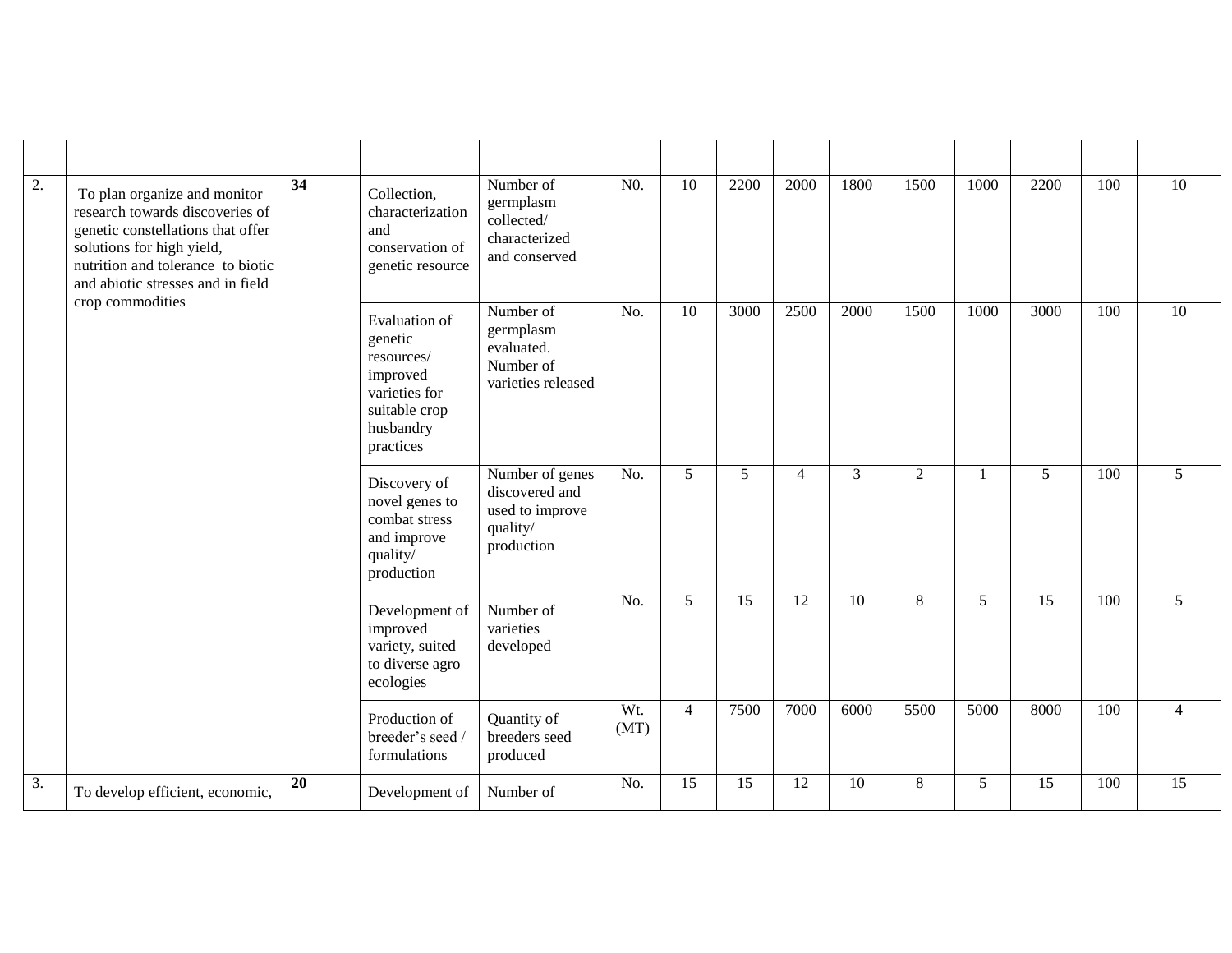|    | eco-friendly and sustainable<br>crop production and protection<br>technologies, by harnessing<br>conventional and modern<br>scientific knowledge, tools, and<br>cutting-edge of science for |                                                                                                                                                                                                                                    | improved<br>varieties<br>through<br>conventional<br>and molecular<br>approaches     | varieties                                          |      |                   |                      |                    |                                 |                   |                    |                |                |                |
|----|---------------------------------------------------------------------------------------------------------------------------------------------------------------------------------------------|------------------------------------------------------------------------------------------------------------------------------------------------------------------------------------------------------------------------------------|-------------------------------------------------------------------------------------|----------------------------------------------------|------|-------------------|----------------------|--------------------|---------------------------------|-------------------|--------------------|----------------|----------------|----------------|
|    | improved crop varieties/<br>hybrids and their seeds, suited<br>to diverse agro-ecologies                                                                                                    |                                                                                                                                                                                                                                    | Biological<br>control agents/<br>bio-fortification<br>for enhancing<br>productivity | Number of<br>agents                                | No.  | 5                 | $\overline{4}$       | $\mathfrak{Z}$     | $\overline{2}$                  |                   | $\theta$           | $\overline{4}$ | 100            | 5              |
| 4. | Efficient functioning of RFD<br>System                                                                                                                                                      | 11                                                                                                                                                                                                                                 | Timely<br>submission of<br>RFD for 2011-<br>12                                      | On-time<br>submission                              | Date | 2                 | Marc<br>h 31<br>2011 | April<br>3<br>2011 | April<br>$\overline{4}$<br>2011 | April 5<br>2011   | April<br>6<br>2011 | In time        | 100            | $\overline{2}$ |
|    |                                                                                                                                                                                             | submission of<br>Results for<br>2011-12<br>Finalize a<br>Strategic Plan<br>for RC<br>Identify<br>potential areas<br>of corruption<br>related to<br>organization<br>activities and<br>develop an<br>action plan to<br>mitigate them | Timely                                                                              | On-time<br>submission                              | Date | -1                | May<br>2012          | May<br>3<br>2012   | May<br>$\overline{4}$<br>2012   | May 5<br>2012     | May<br>6<br>2012   | May 1<br>2012  | 100            |                |
|    |                                                                                                                                                                                             |                                                                                                                                                                                                                                    |                                                                                     | Finalize the<br>Strategic Plan for<br>next 5 years | Date | 2                 | Dec<br>10<br>2011    | Dec<br>15<br>2011  | Dec<br>20<br>2011               | Dec 24<br>2011    | Dec<br>31<br>2011  | Dec 16<br>2011 | 88             | 1.76           |
|    |                                                                                                                                                                                             |                                                                                                                                                                                                                                    | Finalize an<br>action plan to<br>mitigate<br>potential areas of<br>corruption       | $\%$                                               | 2    | Dec<br>10<br>2011 | Dec<br>15<br>2011    | Dec<br>20<br>2011  | Dec 24<br>2011                  | Dec<br>31<br>2011 | $\overline{0}$     | $\mathbf{0}$   | $\overline{0}$ |                |
|    |                                                                                                                                                                                             |                                                                                                                                                                                                                                    | Implementation<br>of Sevottam                                                       | Create a<br>Sevottam<br>compliant<br>system to     | Date | 2                 | Dec<br>10<br>2011    | Dec<br>15<br>2011  | Dec<br>20<br>2011               | Dec 24<br>2011    | Dec<br>31<br>2011  | Dec 16<br>2011 | 88             | 1.76           |